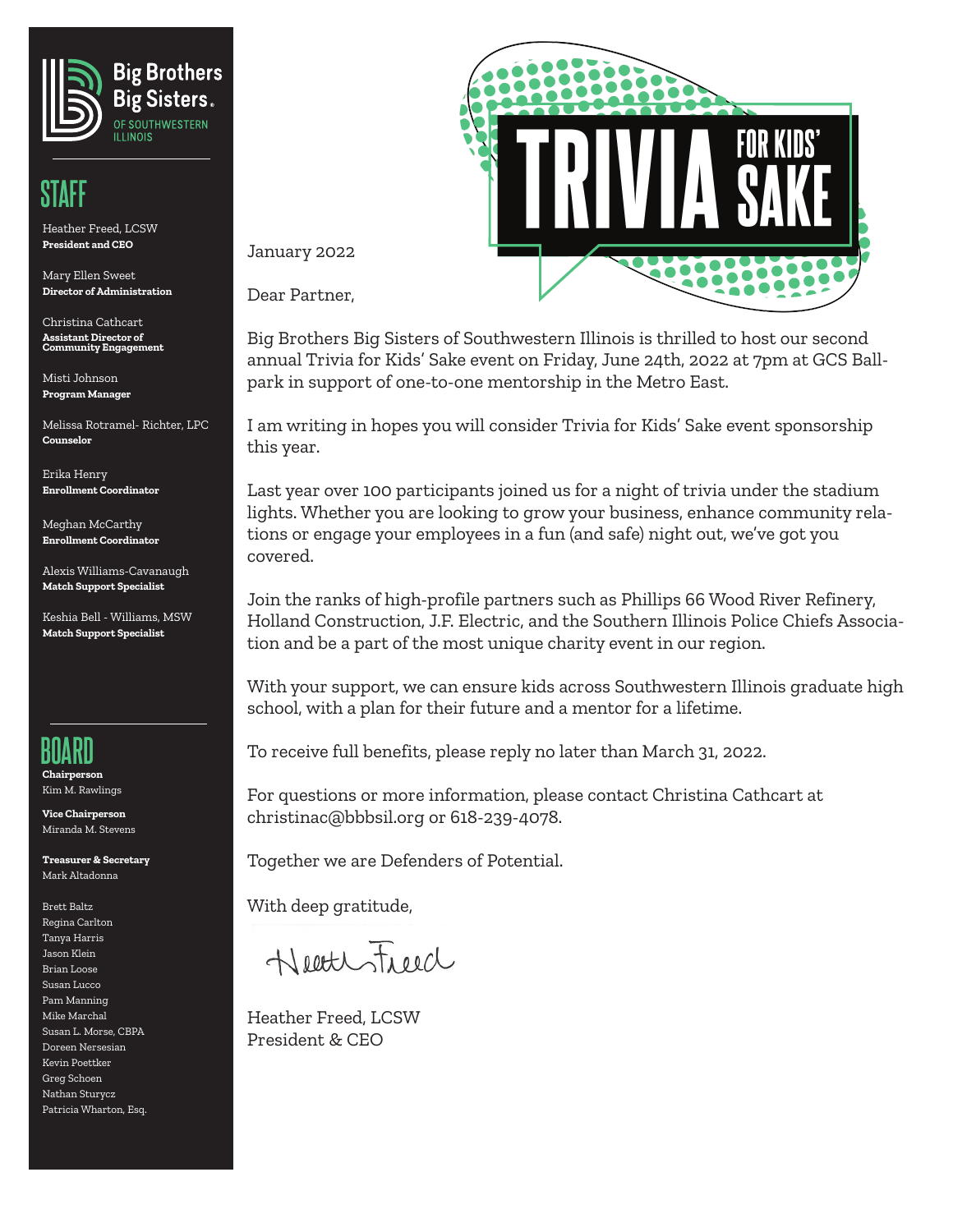# **SPONSOR LEVELS**

|                                                                    | <b>MENSA</b><br>\$5,000                          | GENIUS<br>\$2,500                      | <b>BRAINIAC</b><br>\$1.000      | <b>KNOW-IT-ALL</b><br><b>\$500</b> | <b>EGGHEAD</b><br>\$250 |
|--------------------------------------------------------------------|--------------------------------------------------|----------------------------------------|---------------------------------|------------------------------------|-------------------------|
| <b>INFO BOOTH AT EVENT</b>                                         | B                                                |                                        |                                 |                                    |                         |
| SOCIAL MEDIA TAG ON EVENT POSTS                                    | B                                                | B                                      |                                 |                                    |                         |
| <b>TEAM OF 6 AT EVENT</b>                                          | 1 team with super<br>team treatment              | Includes 1 team (6<br>people) at event |                                 |                                    |                         |
| <b>INCLUSION IN EVENT SWAG BAGS</b>                                | B                                                | B                                      | B                               |                                    |                         |
| <b>SOCIAL MEDIA FEATURE</b>                                        | 30 second promo<br>video (sponsor to<br>provide) | Spotlight about<br>your company        | Spotlight about<br>your company | Shoutout to your<br>company        |                         |
| LIVE EVENT RECOGNITION BY CEO                                      | Yes w/ opportunity for<br>1 min. presentation    | B                                      | B                               | B                                  |                         |
| <b>RECOGNITION ON MARKETING</b><br><b>MATERIALS &amp; E-BLASTS</b> | B                                                | B                                      | B                               | B                                  |                         |
| <b>RECOGNITION ON EVENT WEBSITE</b>                                | Featured logo with<br>hyperlink                  | Prominent logo<br>with hyperlink       | Prominent name                  | Name                               | Name                    |
| <b>SIGNAGE AT EVENT</b>                                            | Featured                                         | Prominent                              | B                               | $\mathbb{B}$                       | B                       |
| <b>ACKNOWLEDGMENT IN AGENCY</b><br><b>ANNUAL REPORT</b>            | B                                                | B                                      | B                               | B                                  | B                       |
| <b>VIRTUAL LUNCH AND LEARN FOR</b><br><b>YOUR OFFICE</b>           |                                                  | B                                      | B                               | B                                  | B                       |